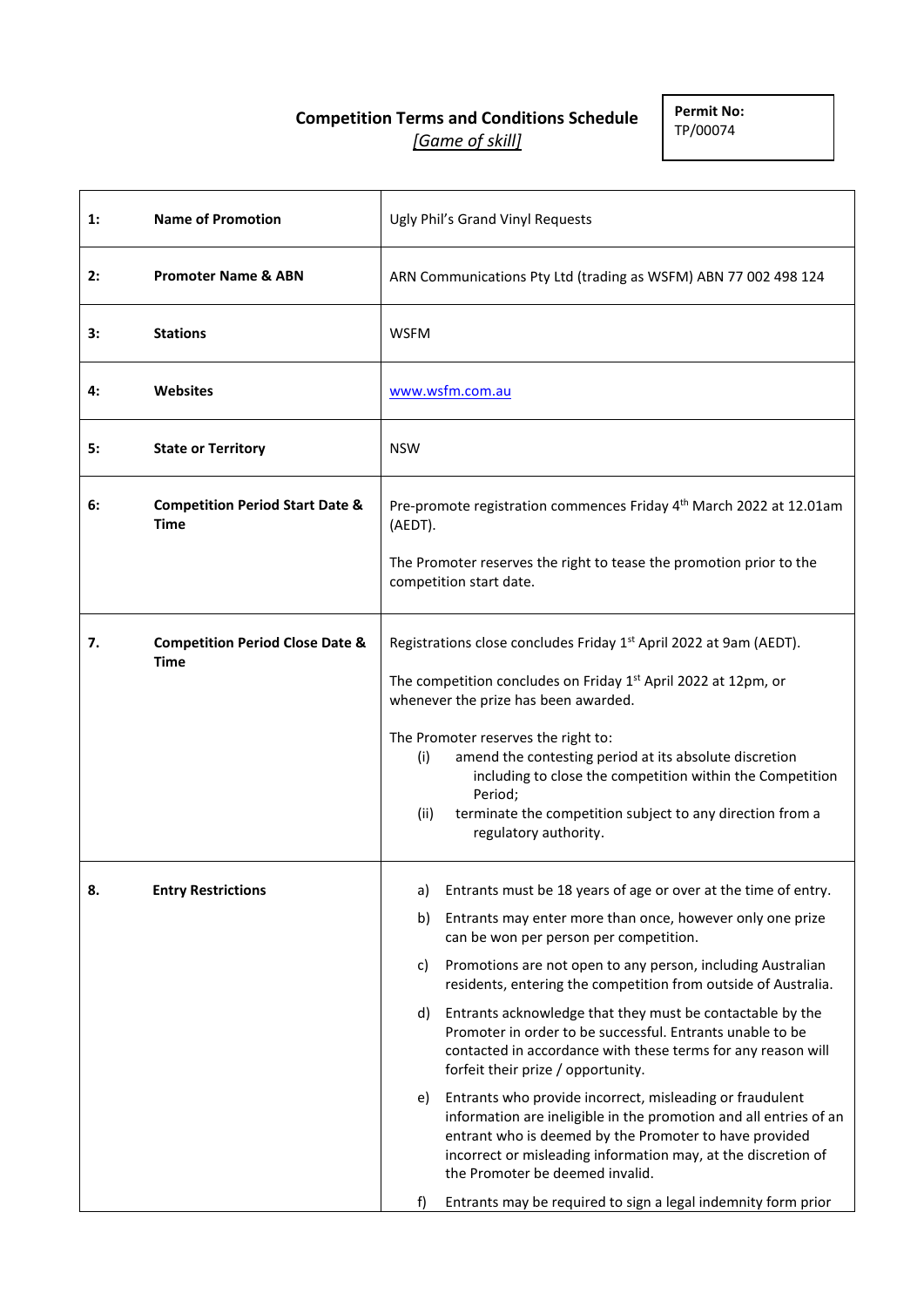|                                    | to accepting any prizes.                                                                                                                                                                                                                                                                                                                                              |
|------------------------------------|-----------------------------------------------------------------------------------------------------------------------------------------------------------------------------------------------------------------------------------------------------------------------------------------------------------------------------------------------------------------------|
|                                    | Entrants must be a resident in NSW<br>g)                                                                                                                                                                                                                                                                                                                              |
|                                    | The Promoter reserves the right to give away clues or bonus<br>h)<br>entries to registered iHeartRadio users via the iHeartRadio app.                                                                                                                                                                                                                                 |
| How to enter<br>9.                 | During the Registration Period:<br>(a) Listeners will be invited via Station on-air commercials,<br>announcer solicits, promotional trailers or via social media to<br>visit the Station Website(s) and complete the online entry<br>form, including by providing their contact details and<br>nominating a song for Ugly Phil's Grand Vinyl Requests.                |
|                                    | (b) All valid entries will be judged by the Promoter, with a<br>selection highlighted on air with Ugly Phil each weekday<br>between Monday 7 <sup>th</sup> and Friday 1 <sup>st</sup> April (between 9am and<br>$1pm$ ).                                                                                                                                              |
|                                    | (c) For every request that is featured on air, the entrant will be<br>deemed a winner and will receive one (1) prize.                                                                                                                                                                                                                                                 |
|                                    | (d) The winner will be announced on Friday 14 <sup>th</sup> January 2022/                                                                                                                                                                                                                                                                                             |
|                                    | (e) The Promoter reserves the right in its absolute discretion to<br>refrain from broadcasting any call.                                                                                                                                                                                                                                                              |
|                                    | Rules will be stipulated on air by the Promoter, at its absolute<br>(f)<br>discretion.                                                                                                                                                                                                                                                                                |
|                                    | (g) The Promoter's decision is final and no further correspondence<br>will be entered into.                                                                                                                                                                                                                                                                           |
|                                    | <b>Other Entry</b>                                                                                                                                                                                                                                                                                                                                                    |
|                                    | At various times across the Competition Period the Promoter at its<br>absolute discretion may open alternative forms of entry.                                                                                                                                                                                                                                        |
|                                    | This may include but is not limited to entries via the [Station website, at<br>live events, via the Promoter's representatives and street team, via<br>station SMS text]. The Promoter will specify the specific mechanic and<br>rules for entry and selection either online, on air, in person (for street<br>team activities), or via social media (as applicable). |
| <b>Limitation on entries</b><br>0. | Entrants may enter the competition as many times as they wish,<br>however Entrants may only win one (1) prize each.                                                                                                                                                                                                                                                   |
| 11.<br><b>Challenge Details</b>    | N/A                                                                                                                                                                                                                                                                                                                                                                   |
| 12.<br><b>Judging Criteria</b>     | Each entry will be judged on their creativity, originality and suitability<br>for radio.                                                                                                                                                                                                                                                                              |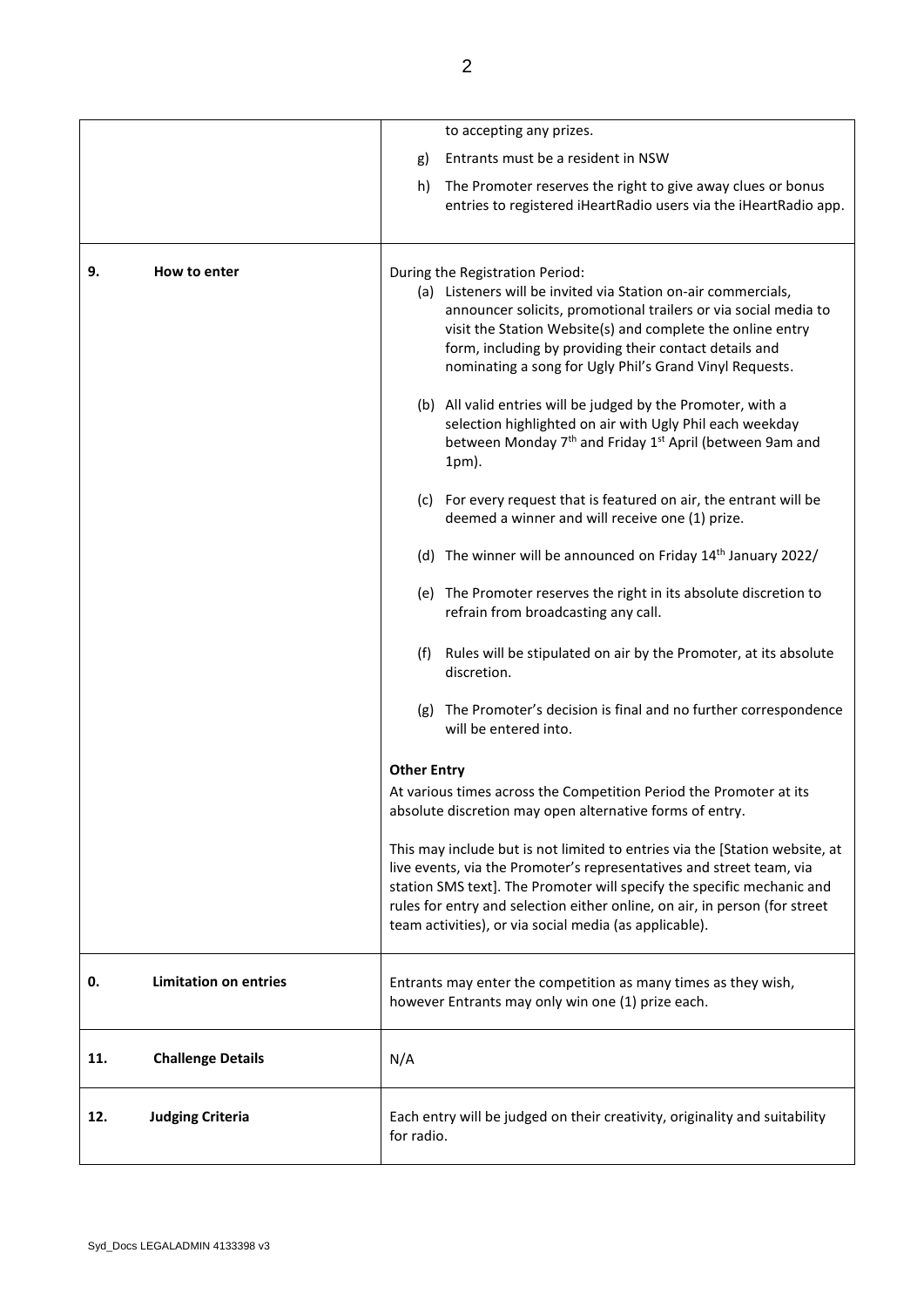| 13. | <b>Draw Details</b>             | N/A                                                                                                                                                                                                                                                                                                                                                                                                                                                                                                                                                                                                                                                                                                                                                                                                                                                           |
|-----|---------------------------------|---------------------------------------------------------------------------------------------------------------------------------------------------------------------------------------------------------------------------------------------------------------------------------------------------------------------------------------------------------------------------------------------------------------------------------------------------------------------------------------------------------------------------------------------------------------------------------------------------------------------------------------------------------------------------------------------------------------------------------------------------------------------------------------------------------------------------------------------------------------|
| 14: | <b>Prize Details</b>            | There are up to twenty (20) prizes to be won for twenty (20) winners.<br>1 x Spinaleze pillow, valued at \$298<br><b>Bonus prizes</b><br>The Promoter reserves the right to award discretionary "bonus Prizes"<br>for a selected contesting segment. Bonus prizes apply to one particular<br>contesting segment only and are awarded in the Promoter's absolute<br>discretion. Bonus prizing may include but is not limited to [eg. vouchers,<br>movie tickets].                                                                                                                                                                                                                                                                                                                                                                                              |
|     |                                 | No refund or exchange will be given for any prize.<br>By accepting the prize, the winner accepts any terms and conditions<br>placed on the voucher by the prize provider, including (but not limited<br>to) expiration dates.                                                                                                                                                                                                                                                                                                                                                                                                                                                                                                                                                                                                                                 |
| 15: | <b>Total Prize Value</b>        | Up to \$5,960 (inc GST)                                                                                                                                                                                                                                                                                                                                                                                                                                                                                                                                                                                                                                                                                                                                                                                                                                       |
| 16: | <b>Winner Notification</b>      | The prize winner will be notified on-air if they have been<br>successful in winning a prize. The prize winner will then be kept<br>on the telephone or contacted after winning via phone or email<br>to organise the prize.<br>If an entrant is unsuccessful in obtaining a prize, they will be<br>$\bullet$<br>notified on-air and there will be no follow up from the<br>Promoter.                                                                                                                                                                                                                                                                                                                                                                                                                                                                          |
| 17. | <b>Publication Details</b>      | Winners of prizes valued at over \$500 (inc GST) will be published on the<br>Station Website 'WIN' Page.                                                                                                                                                                                                                                                                                                                                                                                                                                                                                                                                                                                                                                                                                                                                                      |
| 18: | <b>Prize Claim and Delivery</b> | Prizes must be claimed by within 3 months of winning.<br>Winners may be required to prove their identity and show evidence as<br>documented on their birth certificate, driver's licence or passport<br>before any prize is rewarded.<br>Winners may also be required to provide any documentation which the<br>Promoter and/or the Promoter's insurer reasonably requests for the<br>purposes of prize redemption.<br>If the prize has been arranged for a certain time/date then the winner<br>must be available to take this as specified by the Promoter. If the<br>winner is unable to facilitate this, then they may be required to forfeit<br>the prize.<br>Any unclaimed prizes will be forfeited.<br>The Promoter will not be liable for prizes that are damaged or lost in the<br>mail or not delivered to the winner due to external circumstances |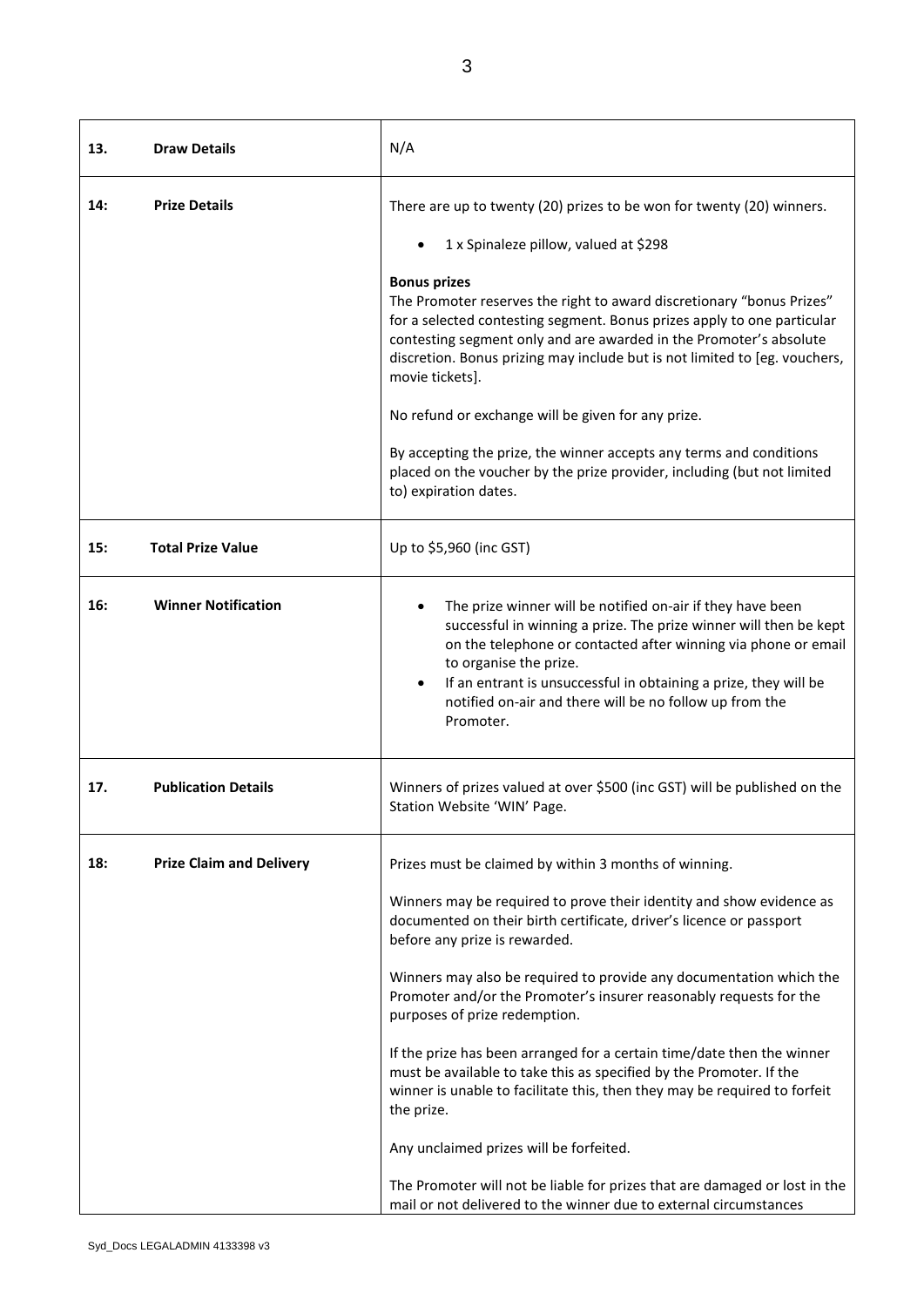|     |                                                            | outside of the Promoter's control. No compensation or replacement<br>prizes will be offered.                                                                                                                                                                                                                                                                                         |
|-----|------------------------------------------------------------|--------------------------------------------------------------------------------------------------------------------------------------------------------------------------------------------------------------------------------------------------------------------------------------------------------------------------------------------------------------------------------------|
|     |                                                            | Where the prize is a voucher or tickets<br>Mail or Email - The prize/s may be provided to the prize<br>winner/s by the prize provider and can be delivered to the<br>winners residential address via mail or delivered via email                                                                                                                                                     |
| 19. | <b>Prize Claim Date and Time</b><br>& Unclaimed Prize Draw | <b>Prize Claim</b><br>Unless otherwise specified by The Promoter prize/s must be claimed<br>within 3 months from the date of the contest and win.                                                                                                                                                                                                                                    |
|     |                                                            | If the winner does not claim their prize(s) within a three-month period,<br>they will forfeit their prize.                                                                                                                                                                                                                                                                           |
|     |                                                            | The Promoter will not be liable for prizes that are damaged or lost in the<br>mail or not delivered to the winner due to external circumstances<br>outside of the Promoter's control. No compensation or replacement<br>prizes will be offered.                                                                                                                                      |
|     |                                                            | <b>Unclaimed prize draw</b><br>There will be no unclaimed prize draw.                                                                                                                                                                                                                                                                                                                |
| 20. | <b>Special conditions</b>                                  | General<br>The Promoter's decision is final and no correspondence will be entered<br>into regarding the award of any prize or the pronouncement of a winner<br>or winners (as applicable).                                                                                                                                                                                           |
|     |                                                            | Prizes awarded are subject to availability and are at the complete<br>discretion of the Promoter.                                                                                                                                                                                                                                                                                    |
|     |                                                            | Should any elements of the prize be changed, moved, cancelled or not<br>available for any unforeseen reason or for reasons outside of the<br>Promoter's control (including for example COVID-19), the Promoter<br>takes no responsibility and the Prize Winners will not be compensated.                                                                                             |
|     |                                                            | Prior to acceptance of any prize, the Promoter may require the winner<br>to sign documents including a prize acceptance form, consent to<br>broadcast (such as an image or footage release), liability or publicity<br>waiver or indemnity form. Any winner that fails to sign any required<br>documentation as requested by the Promoter may be disqualified from<br>the promotion. |
|     |                                                            | It may also be a condition of being a prize winner that winners be<br>available for on-air interviews and/or in-studio and/or on location<br>interviews, photos or videos as part of redeeming a prize.                                                                                                                                                                              |
|     |                                                            | Should there be any technical malfunctions for any reason, the<br>Promoter has the option to extend the time period for giveaways<br>and/or change the specified day. The Promoter will then stipulate on air<br>the new end time of the competition. Where applicable, contestants<br>may at the absolute discretion of the Promoter be awarded the prize off<br>air.               |
|     |                                                            | <b>Information collected</b>                                                                                                                                                                                                                                                                                                                                                         |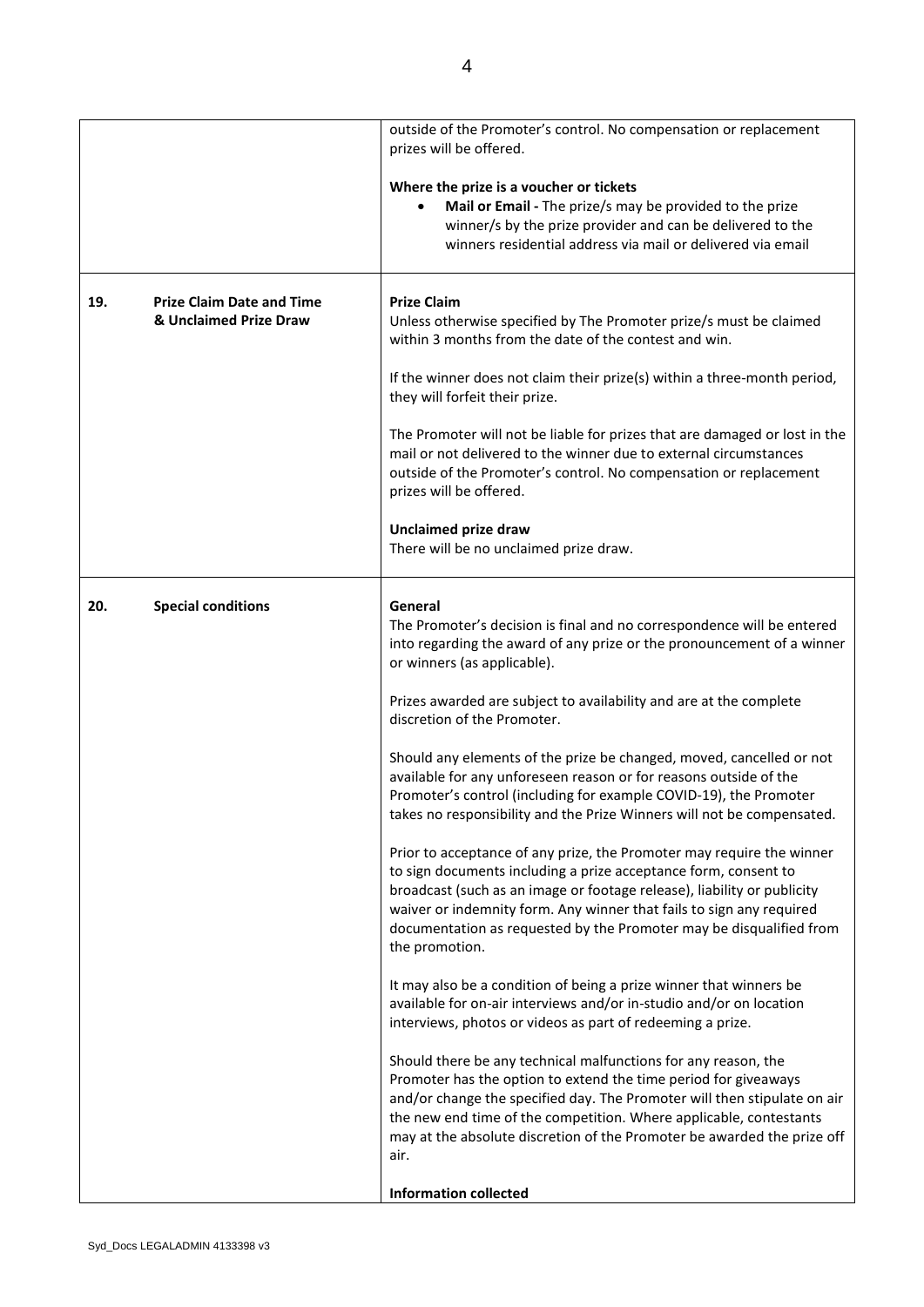| The Entrant acknowledges and agrees that their personal information<br>will be collected for the purpose of administering the competition and<br>arranging for the prize to be provided to the winning Entrants, and<br>otherwise in accordance with the Promoter's privacy statement at<br>http://www.arn.com.au/about-us/privacy-policy/.                                                                                                                                                                     |
|-----------------------------------------------------------------------------------------------------------------------------------------------------------------------------------------------------------------------------------------------------------------------------------------------------------------------------------------------------------------------------------------------------------------------------------------------------------------------------------------------------------------|
| <b>Contesting dates</b>                                                                                                                                                                                                                                                                                                                                                                                                                                                                                         |
| Contesting dates for prize giveaways is at the absolute discretion of the<br>Promoter. Should for any reason the contesting dates need to change<br>(for example, due to talent being unavailable, technical difficulties with<br>the phones or other equipment, and/or any changes to prize<br>availability) the Promoter will communicate the date change on air,<br>online and/or on social. The Promoter also has the option to extend the<br>existing contesting day should it be required for any reason. |
| Promoter's right to request further information<br>The Promoter, in its sole and absolute discretion, may request for more<br>information with respect to an entry. Contact by the Promoter or the<br>Station does not mean that the entry is deemed the winner.                                                                                                                                                                                                                                                |
| Promoter's right to exclude any entrant<br>The Promoter reserves the right to exclude any entrant in its absolute<br>discretion, including should it deem an entrant to be unsuitable for<br>participation in the promotion.                                                                                                                                                                                                                                                                                    |
| Photos/Videos/25 word answers and other material submitted as part<br>of Entry                                                                                                                                                                                                                                                                                                                                                                                                                                  |
| By entering this competition, Entrants agree that:<br>All photos, videos or other material submitted as part of their<br>٠<br>entry are owned by them;                                                                                                                                                                                                                                                                                                                                                          |
| Materials do not contain images or copyright materials of<br>$\bullet$<br>anyone else unless they have the express consent of that<br>person(s);                                                                                                                                                                                                                                                                                                                                                                |
| Materials do not contain anything which is (as determined by<br>$\bullet$<br>the Promoter in its discretion) obscene, defamatory,<br>discriminatory or otherwise inappropriate.                                                                                                                                                                                                                                                                                                                                 |
| For the avoidance of doubt, the Promoter reserves the right to<br>invalidate any entry which does not meet the criteria above.                                                                                                                                                                                                                                                                                                                                                                                  |
| <b>Phone calls</b>                                                                                                                                                                                                                                                                                                                                                                                                                                                                                              |
| If an entrant's phone line drops out, or for any reason the entrant's<br>answer is inaudible, or the announcers are unable to hear the entrant<br>on the phone line, the Promoter (in its sole and absolute discretion)<br>may decide to replace the selected entrant by randomly selecting<br>another entrant who has called through to the Station.                                                                                                                                                           |
| Pre-record where the contesting segment cannot run live                                                                                                                                                                                                                                                                                                                                                                                                                                                         |
| Should the contesting segment not be able to run live, the Promoter will                                                                                                                                                                                                                                                                                                                                                                                                                                        |
| pre-record a segment with entrants from the list which will run on the<br>pre-recorded show day. Any listener who is chosen to participate in a                                                                                                                                                                                                                                                                                                                                                                 |
| pre-recorded segment will be made aware at the time of participating.                                                                                                                                                                                                                                                                                                                                                                                                                                           |
| Anyone who takes part in a pre-recorded segment will have their minor                                                                                                                                                                                                                                                                                                                                                                                                                                           |
| or major prizes awarded in accordance with a 'live' segment win.                                                                                                                                                                                                                                                                                                                                                                                                                                                |
| Any listener who is chosen to participate in a pre-recorded segment<br>must not make any statement, announcement or comment to the                                                                                                                                                                                                                                                                                                                                                                              |
| public or any media regarding their participation, without the express                                                                                                                                                                                                                                                                                                                                                                                                                                          |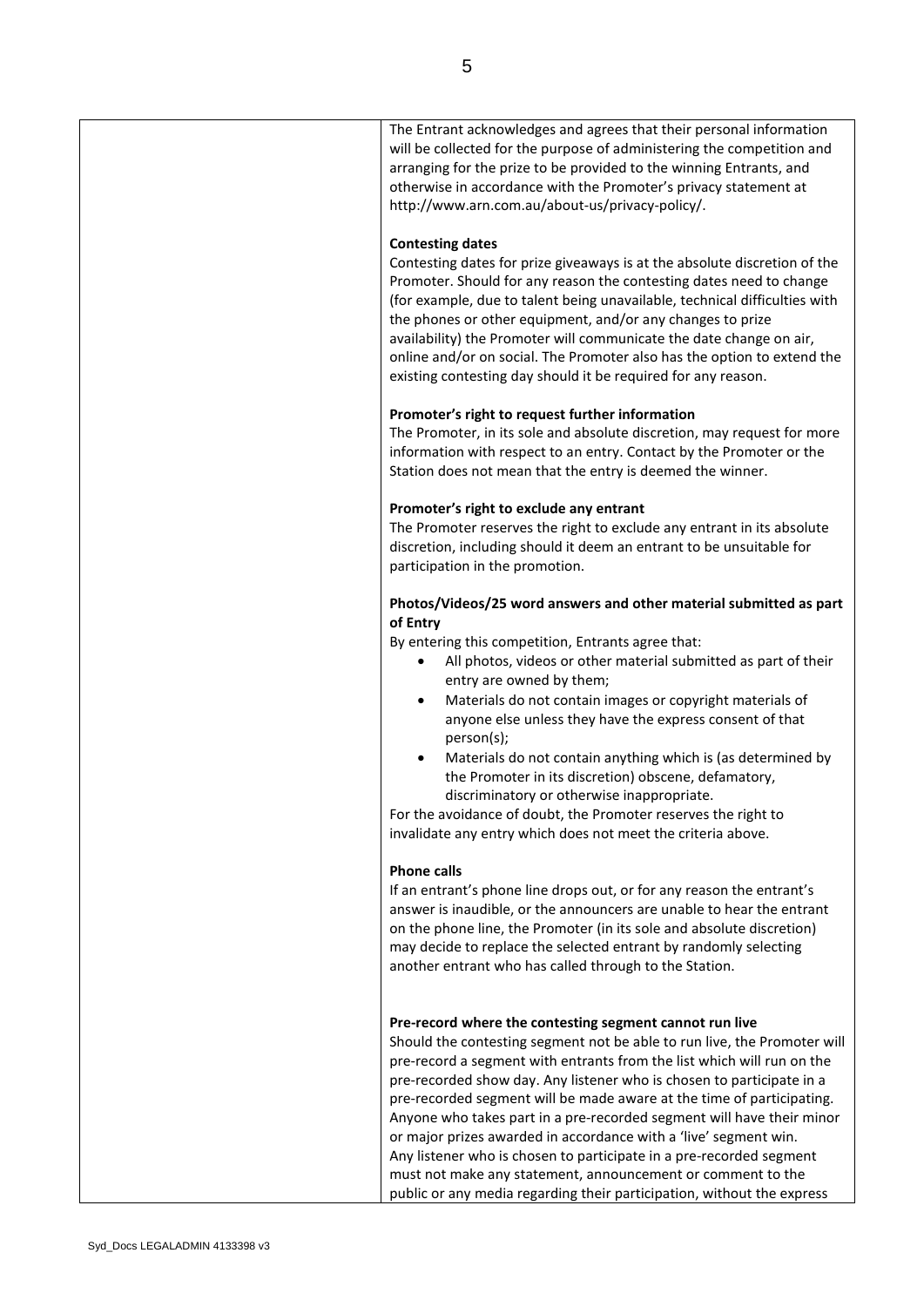| prior approval of the Promoter.                                                                                                                                                                                                                                                                                                                                                                                                                                                                                                                                                           |
|-------------------------------------------------------------------------------------------------------------------------------------------------------------------------------------------------------------------------------------------------------------------------------------------------------------------------------------------------------------------------------------------------------------------------------------------------------------------------------------------------------------------------------------------------------------------------------------------|
| Consent to further contact by the Station<br>By entering this Promotion you agree that the Promoter or its related<br>entities can contact you for future promotions, including but not limited<br>to, using your details and broadcasting them on air and/or online.                                                                                                                                                                                                                                                                                                                     |
| The Promoter will only collect and use your details in accordance with<br>its Privacy Policy at http://www.arn.com.au/about-us/privacy-policy/                                                                                                                                                                                                                                                                                                                                                                                                                                            |
| Consent to broadcast participation in contest<br>By entering this competition, Entrants grant to the Promoter a<br>perpetual, non-exclusive, royalty free licence to use their name, image,<br>voice, likeness, biographic information or any other material that<br>identifies them, including any photographic, visual or sound recordings<br>of the same (collectively, Recordings), for the purposes of conducting<br>the competition and for marketing and promotional purposes. This<br>licence includes any social media material published in accordance with<br>the Competition. |
| Indemnity<br>Contestants indemnify the Promoter and its related entities against any<br>claim, action, proceeding, loss or expense arising out of any liability for<br>claims by a third party, or any claims they may have, caused by or in<br>connection with their participation in the Competition or the<br>acceptance of any prize. The Promoter has no ongoing liability to the<br>entrant or their nominated person, for any reason whatsoever.                                                                                                                                   |
| <b>Clues and Hints</b><br>The Promoter reserves the right to provide hints and clues prior to the<br>contesting segment. Clues may be given away, without limitation, via<br>television, websites, social networking sites and/or on the radio, at the<br>absolute discretion of the Promoter. Clues and hints may be also<br>provided to the contestant during the quiz. Clues and hints will be given<br>at the complete discretion of the Promoter who reserves the right to<br>award additional clues or hints but is under no obligation or expectation<br>to do so.                 |
| Facebook/Instagram/Twitter<br>The Promoter reserves the right to solicit for entrants on Facebook,<br>Instagram and Twitter and invite them to register for the Promotion.                                                                                                                                                                                                                                                                                                                                                                                                                |
| When entering this Promotion, you agree to release Facebook,<br>Instagram and Twitter from all liability and claims arising out of or in<br>connection with the Promotion or these terms and conditions.                                                                                                                                                                                                                                                                                                                                                                                  |
| You acknowledge and agree that your entry must be in accordance with<br>Twitter, Instagram and Facebook's Statement of Rights and<br>Responsibilities and can be removed at any time by the Promoter or<br>otherwise in accordance with Twitter, Instagram and Facebook's<br>Statement of Rights and Responsibilities.                                                                                                                                                                                                                                                                    |
| The Competition is in no way sponsored, endorsed, administered by, or<br>associated with Facebook and Twitter. Any questions, comments, or<br>complaints regarding the Promotion should be directed to the<br>Promoter.                                                                                                                                                                                                                                                                                                                                                                   |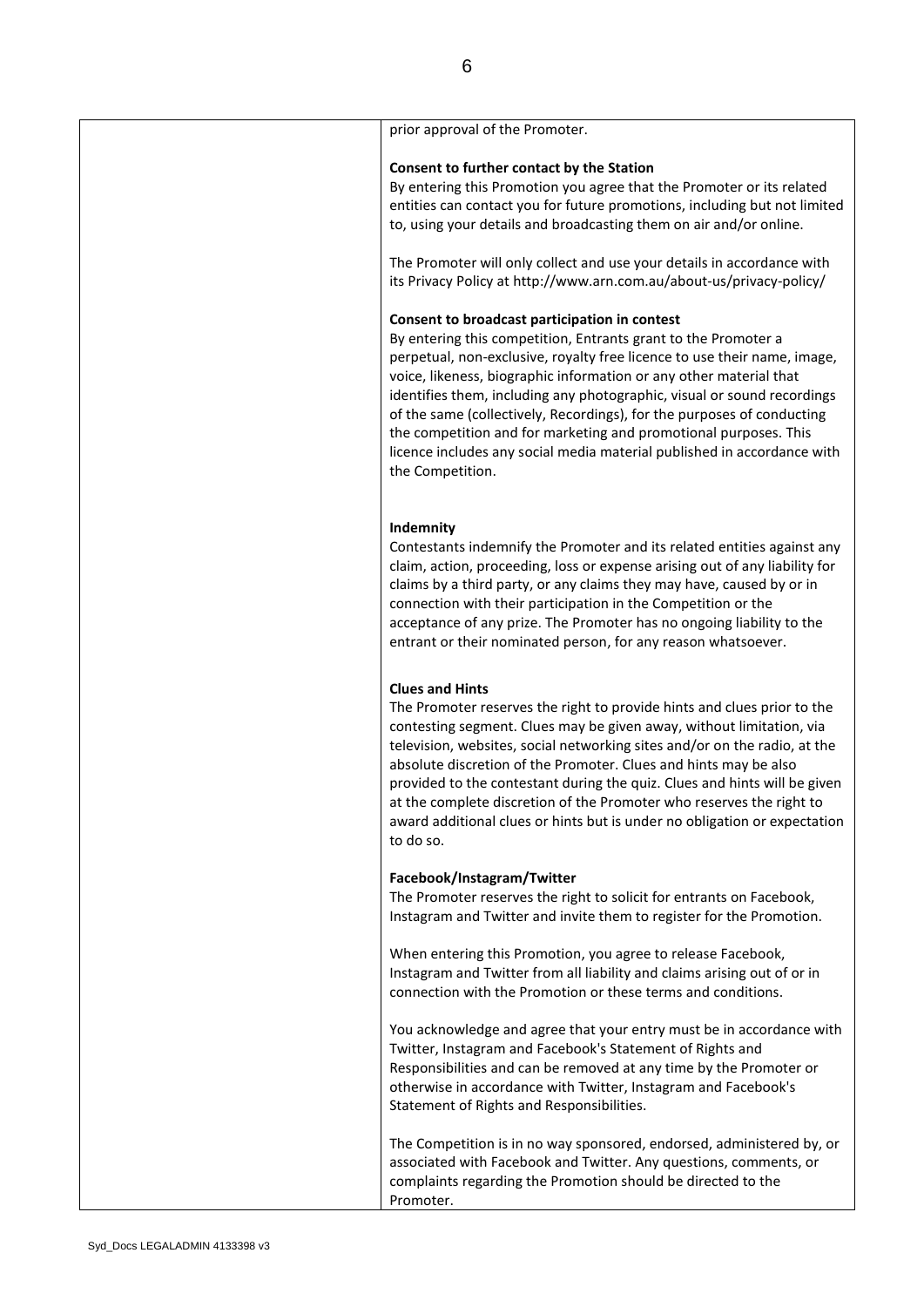| When entering the Promotion, you are providing your information to<br>the Promoter and not to Facebook, Instagram or Twitter.<br>Costs associated with accessing the Facebook, Instagram or Twitter<br>pages or accounts remain an Entrant's responsibility and may vary<br>depending on the internet service or telecommunications provider<br>used.                                                                                                                                      |
|--------------------------------------------------------------------------------------------------------------------------------------------------------------------------------------------------------------------------------------------------------------------------------------------------------------------------------------------------------------------------------------------------------------------------------------------------------------------------------------------|
| Special conditions for event tickets<br>If a prize comprises tickets or attendance at any function, screening,<br>event or performance, the Promoter accepts no responsibility or liability<br>in respect of the function, screening, event or performance.                                                                                                                                                                                                                                |
| Should the function, screening, event or performance be cancelled,<br>postponed or otherwise varied, including but not limited to the<br>substitution of any promoted performers, then the Promoter has no<br>responsibility to provide alternate or substitute tickets or to provide any<br>cash equivalent in substitute for the tickets.                                                                                                                                                |
| Any tickets awarded as part of a prize are subject to the event venue<br>and ticket terms and conditions, including any applicable age<br>restrictions, and any conditions placed by the event providers.                                                                                                                                                                                                                                                                                  |
| The winner will in all respects be bound by and comply with the terms<br>and conditions applicable to such function, screening, event or<br>performance including but not limited to the requirements for<br>responsible service of alcohol and the right of the Promoter, the<br>organiser of such a function, screening, event or performance, or their<br>respective contractors or representatives the right to refuse the winner<br>and/or any guests of the winner entry or service. |
| If the prize includes attending an event where alcohol is served, then a<br>winner and any accompanying guests must be 18 years of age or over<br>and must carry with them at                                                                                                                                                                                                                                                                                                              |
| The Promoter and event organisers hereby expressly reserve the right<br>to eject any winner and any companion for any inappropriate<br>behaviour, including but not limited to intoxication, whilst participating<br>in any element of the prize.                                                                                                                                                                                                                                          |

**The Australian Radio Network General Terms and Conditions as published on the Station Website and available from the Stations reception on request subject to such variations may be provided for in this Schedule.**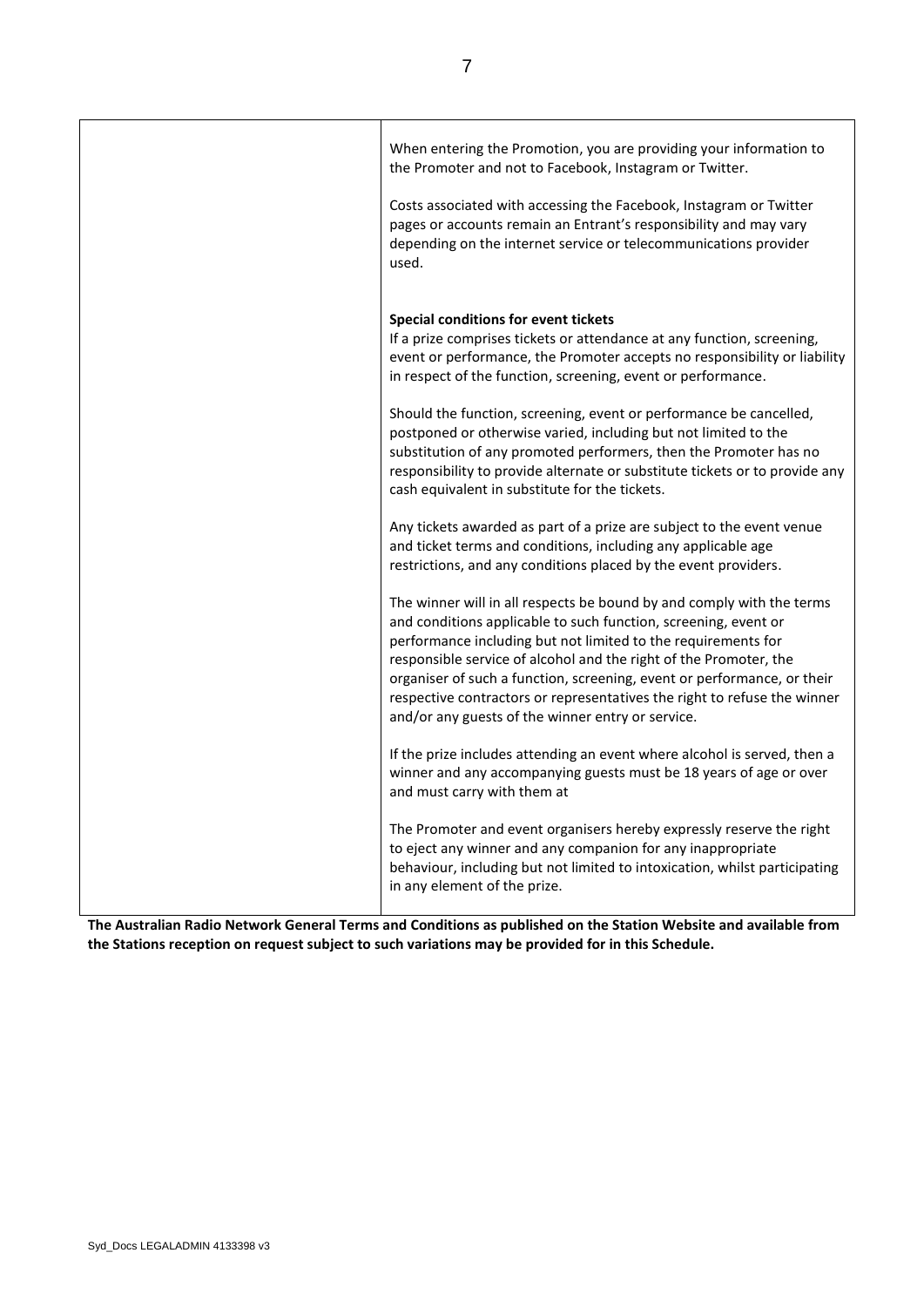# **AUSTRALIAN RADIO NETWORK**

## **General Terms and Conditions for Promotions & Competitions**

The following document covers all promotions and competitions run by this radio station both On-Air & Online. There are sometimes additional Terms and Conditions applicable to certain competitions, these competition specific Terms can be found in the link under the relevant competition section contained on this site.

#### 1. **THIS DOCUMENT:**

- 1.1 The following General Terms & Conditions apply to all competitions, giveaways and promotions ("**Promotion/s**") run by this ("**Radio Station**").
- 1.2 In the event that a Competition Terms and Condition Schedule ("**Schedule**") has been published in respect of a Promotion then these General Terms and Conditions are subject to all terms and variations as are specified in the Schedule for the purposes of that Promotion.
- 1.3 The "**Promoter**" is the operating entity of the Radio Station unless otherwise specified in a Schedule for the Promotion.
- 1.4 These General Terms and Conditions and the terms and conditions of any applicable Schedule are collectively referred to as the "**Terms and Conditions**".

#### 2. **CONDITIONS OF ENTRY:**

2.1 By submitting an entry to a Promotion, the entrant acknowledges and agrees to be bound by the Terms and Conditions.

#### 3. **WHO MAY ENTER PROMOTIONS:**

- 3.1 Promotions are open to permanent residents in the State or Territory in which details of the Promotion are broadcast by the Radio Station unless otherwise specified in the Terms and Conditions.
- 3.2 Some Promotions will only be open to persons who are 18 years of age or older at the time of lodging their entry.
- 3.3 The Promoter may specify health, fitness or other requirements for entry if a Promotion requires any form of participation on the part of the entrant or other persons. Such requirements will be determined by the Promoter at its discretion with regard to the health and safety of all participants.
- 3.4 The Promoter may at its discretion withdraw or exclude any person from the Promotion or participation in any prize based on that person's health or medical history.
- 3.5 Unless otherwise stated in a Schedule for a Promotion, each entrant may only enter a Promotion once.
- 3.6 Entries can only be made in an individual's own name and in their own capacity and no entry can be made for or on behalf of any other person, venture or organisation.
- 3.7 Promotions are not open to:
	- (a) employees of, or contractors to, the Promoter or any of its agencies involved with the Promotion;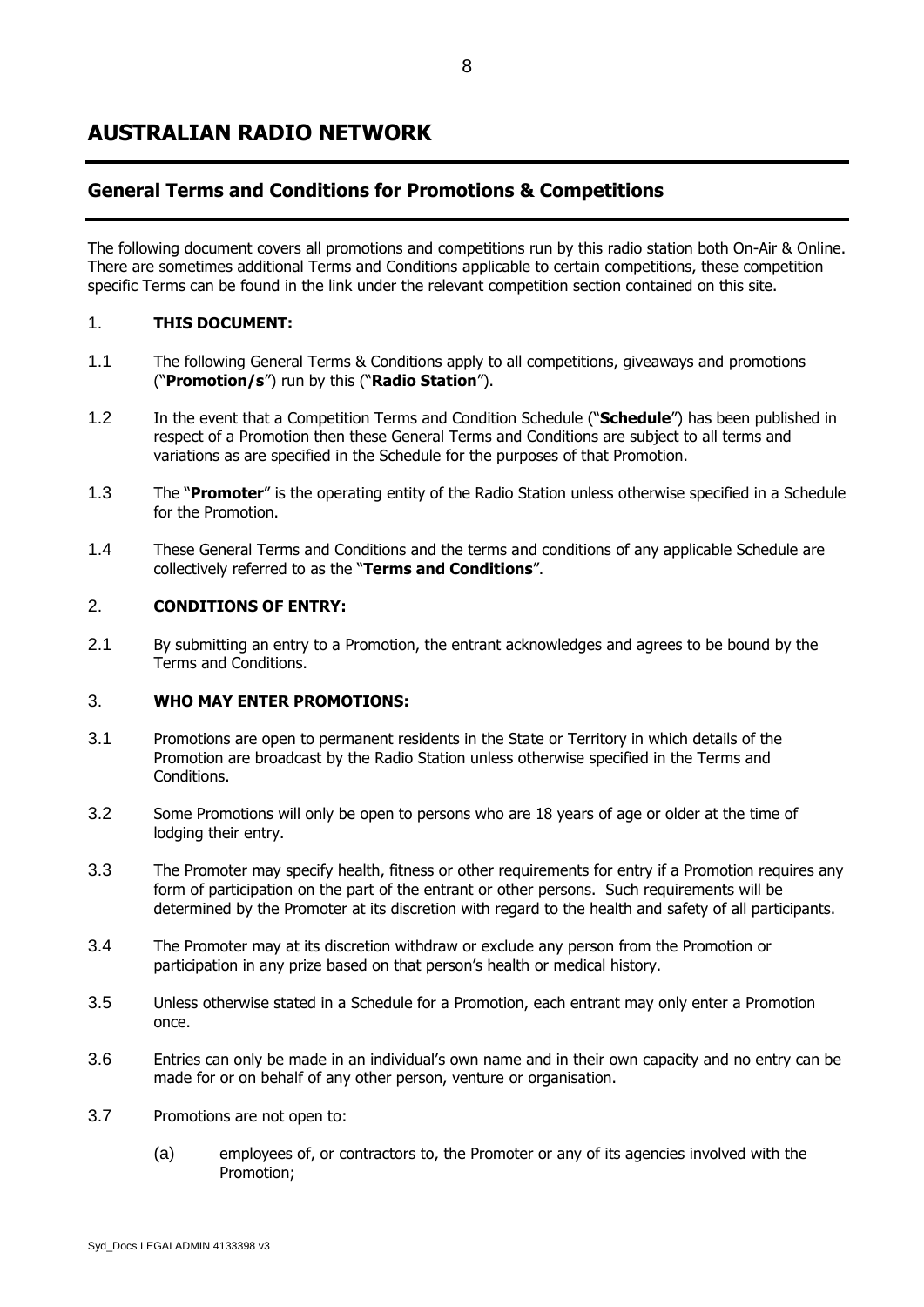- (b) the spouse, de facto spouse, parent, natural or adopted child, or sibling (whether natural or adopted by a parent) of such employees and contractors (whether or not they live in the same household);
- (c) any person who is discovered to have used or attempted to use any more than one name in order to qualify to win any Promotion run by the Promoter except in the case of a legal change of name;
- (d) any person where that person or anyone from the same family or household has won a prize or prizes from the Promoter on the radio station or on any station owned or controlled by the Australian Radio Network valued either individually or collectively at more than **\$500 in the 30 days** prior to the commencement of the Promotion, or **\$20,000 in the 6 months** prior to the commencement of the Promotion.
- 3.8 Entrants must not have any prior criminal convictions, AVOs or Police records and the Promoter reserves the right to terminate their involvement with the Entrant if this sub-clause is found to be in breach at any time throughout the contesting period.
- 3.9 All contestants acknowledge and agree that the Promoter can rely on the Terms and Conditions and in particular, this Clause 3 even if the Promoter only learns of a person's ineligibility after the Promoter has or appears to have awarded the prize to the ineligible person. In those circumstances, the Promoter can require return of the prize or payment of its value to the Promoter.

#### 4. **ENTRY REQUIREMENTS:**

- 4.1 All entries must be lodged in accordance with the requirements of the Terms and Conditions for the specific Promotion.
- 4.2 The Promoter is entitled at its sole discretion to reject or disqualify any entry which it determines to be incomplete or ineligible or which in the sole opinion of the Promoter contains unlawful, defamatory, offensive or other material which if published or broadcast would place the business interests of the Promoter at risk or adversely effect the goodwill, name or reputation of the Promoter.
- 4.3 All entries in any form, whether written or delivered by email, telephone, SMS or otherwise are deemed received only upon actual receipt of a complete and eligible entry by the Promoter. In the case of online entries by way of website or other communication application, an entry will not be deemed received unless and until a complete and legible entry is received onto the Promoter database. The Promoter shall have no responsibility for the failure of any means of communication whether within the Promoter's control or otherwise.
- 4.4 Where entries are made by SMS, the maximum cost of each SMS is 55 cents (including GST). Participation will only be open to entries submitted from the Participant's own telephone and where such telephone allows caller ID, is SMS compatible and is connected via a service provider which allows the receipt of text and premier messaging.

#### 5. **PRIZES:**

- 5.1 All prizes will be awarded either:
	- (a) where a Schedule applies in respect of the Promotion, as provided for in that Schedule; or
	- (b) in other cases as is published by the Promoter in respect of the Promotion.
- 5.2 All prizes must be collected within 3 months of the date of notification of winners as provided for below. Subject to the regulatory requirements of the individual States or Territories, prizes not collected within 3 months will be forfeited and will be redistributed into the prize pool of the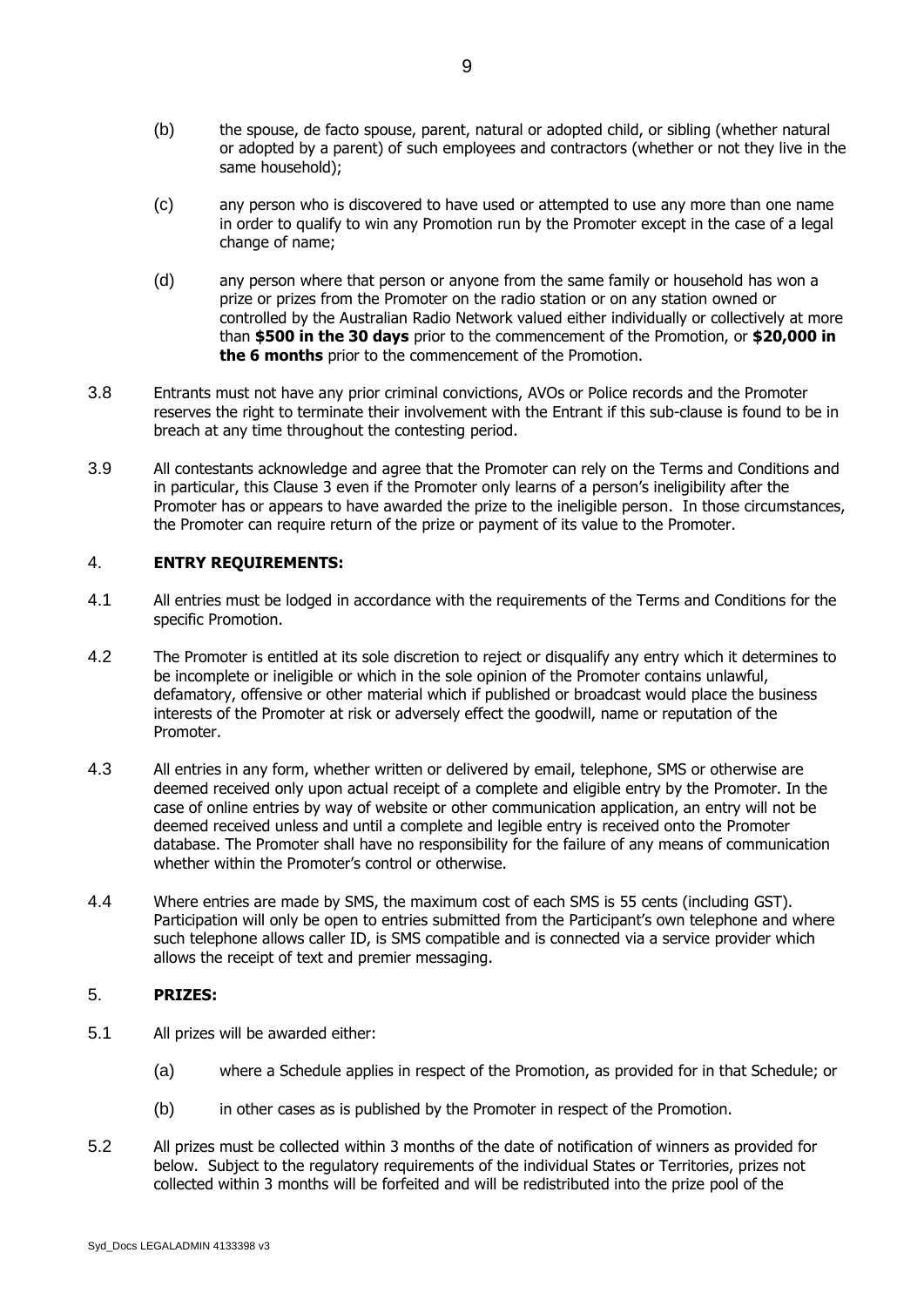associated station and used for alternative contest giveaways. See clause 16 regarding Prize Claim and Delivery.

- 5.3 All prize items are valued based on recommended retail pricing inclusive of GST and the Promoter takes no responsibility for any variation in item values.
- 5.4 Any taxes which may be payable as a consequence of a winner receiving the prize are the sole responsibility of that winner.
- 5.5 Prizes are non-transferable and may not be redeemed for cash.
- 5.6 All "cash" prizes will be paid to by bank transfer to the winner's nominated bank account. Payments will only be made to the account owned by the winner. Winner's must provide the correct details for their nominated bank account and they will not be compensated if incorrect details are provided resulting in cash prizes being paid to the wrong account. Alternatively, winners can request a cheque be drawn, payable to the winner only.
- 5.7 If the specified prize becomes unavailable due to general unforeseen circumstances, the Promoter may substitute a prize of like or equal value, subject to state regulations.
- 5.8 If the specified prize becomes unavailable due to acts of terrorism or acts of god (IE earthquake or other natural disaster). The Promoter and its associated promotional partners will not be liable for replacement of any prize.
- 5.9 If a prize comprises tickets or attendance at any function or event, the Promoter accepts no responsibility or liability in respect of the function or event. Should the function or event be cancelled, postponed or otherwise varied, including but not limited to by the substitution of the promoted performers, then the Promoter has no responsibility to provide alternate or substitute tickets or to provide any cash equivalent in substitute for the tickets. The winner will in all respects be bound by and comply with the terms and conditions applicable to such event or performance including but not limited to the requirements for responsible service of alcohol and the right of the Promoter, the organiser of such a function or event or their respective contractors or representatives the right to refuse the winner and/or any guests of the winner entry or service.
- 5.10 Where a prize includes backstage or other opportunities to meet performers or celebrities, all such opportunities are at the discretion of the relevant artist or celebrity and their management and the Promoter will not be responsible or liable in the event that such meet and greet opportunities do not take place and no replacement tickets, cash substitute or other compensation will be payable in any form by the Promoter in these circumstances.
- 5.11 If a prize includes attending an event where alcohol is served, then a winner and any accompanying guests must be 18 years of age or over and must carry with them at all times during such event valid photographic identification and must provide such proof of age for inspection on request.
- 5.12 If a prize comprises vouchers, then all vouchers will be subject to the terms and conditions of the provider of the vouchers and the expiry date specified by the provider of the voucher.
- 5.13 Unless otherwise specified, the class of travel for a travel prize incorporating an airfare is economy class.
- 5.14 Any prize comprising accommodation will be for accommodation costs only and does not include additional charges (such as mini bar, in-room entertainment, dry cleaning, room service or other additional charges) unless additional room service or other related charges are expressly stated to be included in the Schedule for the Promotion.
- 5.15 All prizes awarded are for the benefit of the entrant only unless otherwise specified in a Schedule for the Promotion and are non-transferable. Prizes must be used within the applicable time frames and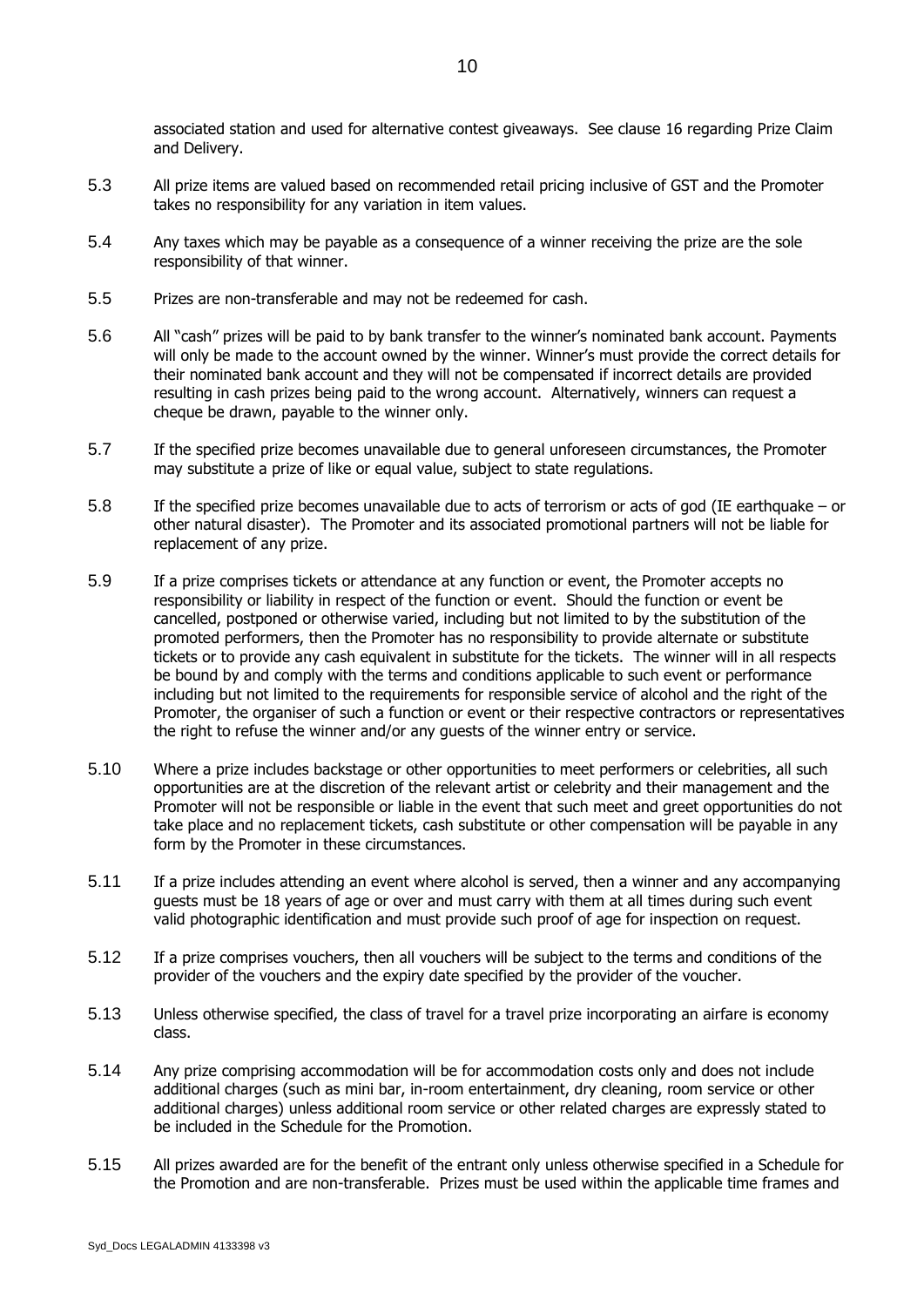dates specified for the purposes of the Promotion and may be subject to availability and school holiday or peak season exclusions.

- 5.16 Where a prizes includes travel, it is the responsibility of the winner to take out appropriate travel and related insurance at their own cost.
- 5.17 If a prize includes overseas travel then unless otherwise specified in a Schedule for the Promotion, the prize will exclude applicable Government taxes and charges. It is the responsibility of the entrant to ensure they and any accompanying persons hold valid passports and comply with all legal and regulatory requirements for the travel component of any prize. All travel is at the entrant's own risk and the Promoter accepts no liability or responsibility whatsoever in respect of loss or injury caused during such travel. Failure for any reason to utilise a prize comprising travel within the specified dates will result in the forfeiture of the prize.
- 5.18 The Promoter may at its absolute discretion withdraw or exclude any person from the Promotion or participation in any prize if that person at any time behaves in a manner which in the opinion of the Promoter or the staff contractors or representatives of the operator of any event comprising a prize in a Promotion is inappropriate or offensive or is or could be considered antisocial, dangerous or threatening or which may cause injury to themselves or any other person.
- 5.19 The decision of the Promoter will be final in determining the winner of each Promotion. This will include but not be limited to adjudicating on whether answers to quizzes are correct or otherwise and in the event of a tie or draw in a Promotion determining at its discretion which entrant shall be declared the winner.
- 5.20 If the Promoter becomes aware at any time, including after a winner has been announced, that an entrant has not complied with these Terms and Conditions or other terms and conditions of the Promotion, the entrant will have no entitlement to any prize and, as required by the Promoter, must return or repay the full value of any prize received.

#### 6. **PARTICIPATION IN ACTIVITIES AND PRIZES AND INDEMNITY:**

- <span id="page-10-0"></span>6.1 Any entrant or winner participating in any activity for the purposes of the Promotion or in respect of any prize agrees to fully release and indemnify to the maximum extent permissible by law, the Promoter and Australian Radio Network and their respective contractors, employees, directors and officers in respect of any claim for accident, injury, property damage, financial lossor loss of life in connection with the entrant or winner's participation in the Promotion or prize.
- 6.2 The indemnity granted by each entrant and winner to the Promoter and Australian Radio Network and their respective contractors, employees, directors and officers pursuant to Clause 6.1 includes in respect of any cost, loss, expense, damage or liability whether direct or indirect or consequential, (present or future), and any fine or penalty incurred by the entrant or winner.
- 6.3 In respect of any prize comprising travel or any other activity, the winner expressly acknowledges that undertaking such travel or activity is at the winners own risk and sole discretion and that the winner will make their own assessment of the risks and of their own suitability to participate in or to undertake such activity or travel.
- 6.4 Each entrant and winner may at the discretion of the Promoter be required to execute a Deed of Indemnity & Release prior to their participation in a Promotion or prize in a form determined by the Promoter. The Promoter may deem an entrant ineligible to participate in a Promotion or ineligible to win a prize if they fail to provide such release or indemnity on request.
- 6.5 Unless otherwise specified in the applicable competition Schedule, winners may substitute a proxy to take part on their behalf – full details of proxy will need to be provided to the promoter prior to activity commencement. Such proxy to provide a release and indemnity in accordance with clause [6.1](#page-10-0) and otherwise to be bound by the Terms and Conditions of the Promotion.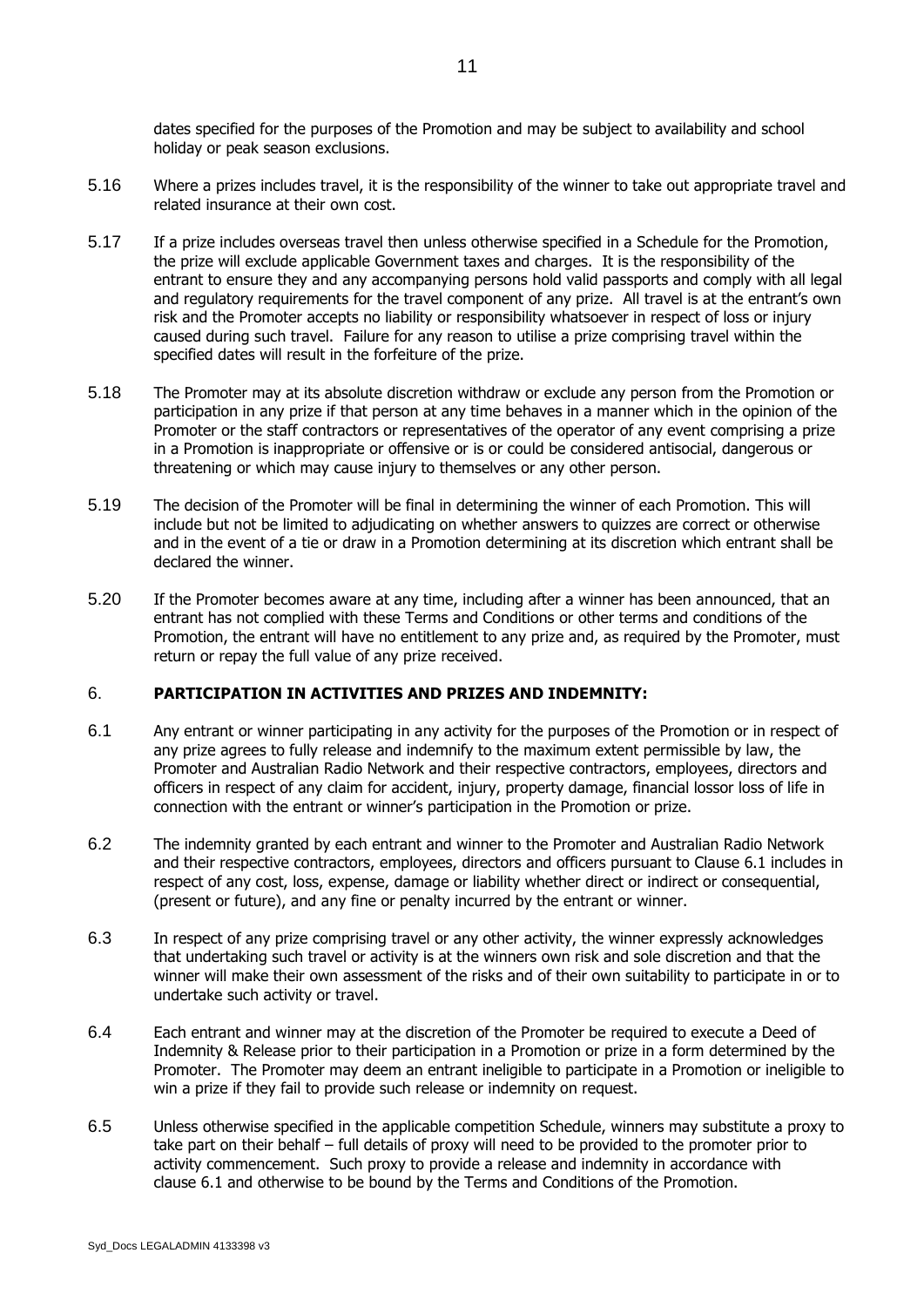6.6 Where an entrant or winner is under the age of 18, their parent or guardian will be required to sign the necessary indemnity and consent forms in order for the entrant to participate in the Promotion or prize.

#### 7. **PRIZE COLLECTION:**

- 7.1 Prizes must be claimed in person unless the winner is advised otherwise by the Promoter. The winner will be required to provide photographic identification for the purposes of collecting the prize. The collection of prizes is the sole responsibility of the winner.
- 7.2 For cash prizes, photographic identification must be provided in person at least 5 business days in advance of the intended pick up date to enable cheques to be drawn. Photographic identification will also be required when collecting the prize.
- 7.3 Lost cheques will only be reissued within 6 months of their original issue date and only once.
- 7.4 A copy of the Terms and Conditions and/or a signed receipt and acknowledgement must be signed and endorsed by any winner to indicate his/her understanding and acceptance of these terms.
- 7.5 Prizes will only be awarded following winner validation and verification. The determination of the Promoter or such judges as are nominated by the Promoter are final and no correspondence will be entered into.
- 7.6 If a prize is mailed to an entrant by the Promoter the Promoter shall not be responsible for any replacement or compensation if the prize is lost or is delayed so that for example tickets arrive after their scheduled event. It is at the sole discretion of the Promoter whether or not to mail any prize.

#### 8. **PUBLICITY:**

- 8.1 Each entrant consents to the content of their entry and any telephone entries or other call with the Promoter being recorded, broadcast and published online by the Promoter without payment.
- 8.2 If an entrant submits a photograph as part of a Promotion the entrant consents and hereby grants to the Promoter all rights necessary for the Promoter to edit and publish on its website the photograph at the Promoter's discretion and for other publicity purposes associated with the promotion of the Radio Station. The entrant warrants to the Promoter that all parties shown in the photograph have provided their consent for the purposes of the Promotion and that the photograph is in fact a photograph of the entrant where this is a requirement of the Promotion.
- 8.3 Acceptance of a prize constitutes permission for the Promoter to use winner's name, suburb of residence, recording of winner's voice, photos and likeness and filming for advertising and promotional purposes by the Promoter for broadcast by radio and for use on line without compensation, unless otherwise prohibited by law. The winners name will NOT be used or listed in any other form of media without the explicit and written permission of the winner.

#### 9. **EXCLUSION OF LIABILITY:**

- 9.1 The Promoter takes no responsibility for the loss of prizes due to incorrect or imprecise delivery details provided by an entrant.
- 9.2 The Promoter makes no representations or warranties as to the quality, suitability or merchantability of any goods or services offered as prizes.
- 9.3 To the extent permitted by law, the Promoter is not liable for any loss suffered or sustained to personal property and including, but not limited to consequential (including economic) loss by reason of any act or omission, deliberate or negligent, by the Promoter, or its servants or agents, in connection with the arrangement for supply, or the supply, of any goods or services by any person to the prize winner(s) and, where applicable, to any persons accompanying the winners.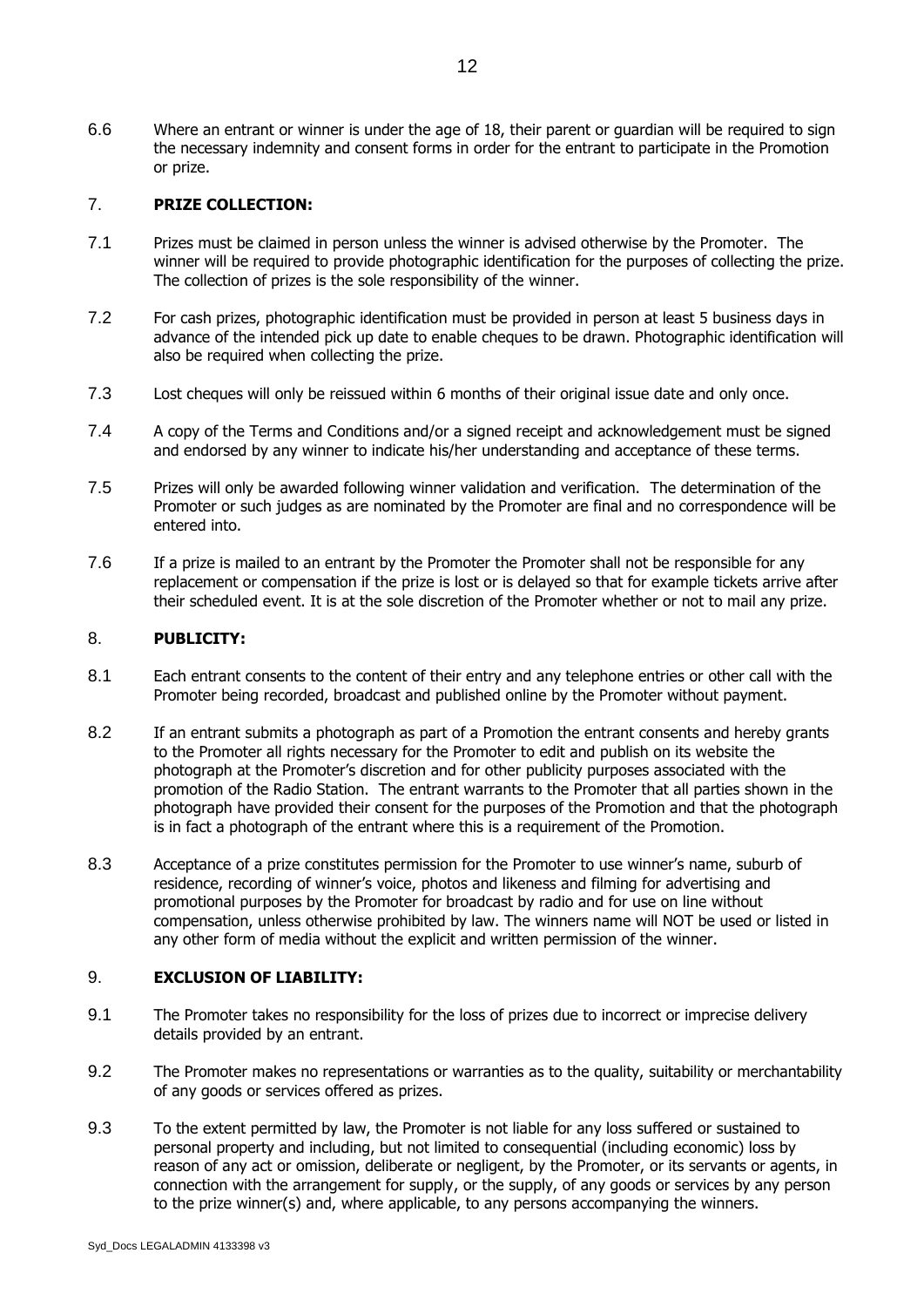9.4 A winner (or his or her guests, parent or guardian as appropriate) may be required to sign and return any liability release provided by the Promoter and/or its contractors as a condition of the prize being awarded. Failure to return the signed releases and indemnities will result in the entitlement to the prize being forfeited and the selection of another winner.

#### 10. **OWNERSHIP OF ENTRIES:**

10.1 All entries (whether in written, audio or visual form, or a combination of those) become and remain the property of the Promoter (subject to the limits contained in the Privacy Statement).

#### 11. **DISQUALIFICATION:**

- 11.1 The Promoter is not responsible for lost, interrupted communications or unavailable network server or other connections, failed telephone, mid-delivery or computer transmissions or other errors of any kind, whether human, mechanical or electronic. For the avoidance of doubt, the Promoter is not responsible for technical delays associated with the IP delivery or the carriage service. Entrants in promotions that involve a cue to call may experience varying delays depending on their mode of reception.
- 11.2 The Promoter assumes no responsibility for any error, defect, delay, theft or unauthorised access to or alternation of entries. Subject to any written directions given under the applicable law, if for any reason, the Promotion is not capable of operating as planned, including infection by computer viruses, tampering, unauthorised intervention, fraud or any other causes beyond the control of the Promoter which corrupts or affects the administration, security, fairness, or proper conduct of the Promotion, then the Promoter reserves the right, at its sole discretion, to cancel, terminate, modify or suspend the Promotion.
- 11.3 The Promoter reserves the right, in its sole discretion, to disqualify any individual for:
	- (a) tampering with the entry process, including exceeding any limitation on the numbers of entries, or any other process as determined by the Promoter that in any way affects the fairness of the promotion;
	- (b) tampering with the operation of the Promotion or any web site of the Promoter or associated with the Promotions;
	- (c) acting in violation of these Terms and Conditions; or
	- (d) acting in an unsportsmanlike or disruptive manner.
- 11.4 If an entrant selected as winner is found to be in breach of these Terms and Conditions a new winner may be selected and, in the event that the entrant in breach has been awarded a prize, the entrant may be required to return the prize or reimburse the value of the prize to the Promoter.

#### 12. **TERMINATION:**

12.1 Subject to the regulatory requirements in each State or Territory, the Promoter may at its discretion vary the Terms and Conditions or terminate, vary the Terms of Conditions for Promotion or terminate entirely a promotion.

#### 13. **PARTICIPATION:**

13.1 Participation in the Promotion constitutes the entrant's unconditional agreement to and acceptance of the Terms and Conditions. The Terms and Conditions may change from time to time. The entrant is responsible for ensuring his or her familiarity with the Terms and Conditions for the Promotions at the time of participation. The Promoter's decision not to enforce a specific restriction does not constitute a waiver of that restriction or of the Terms and Conditions Promotion generally.